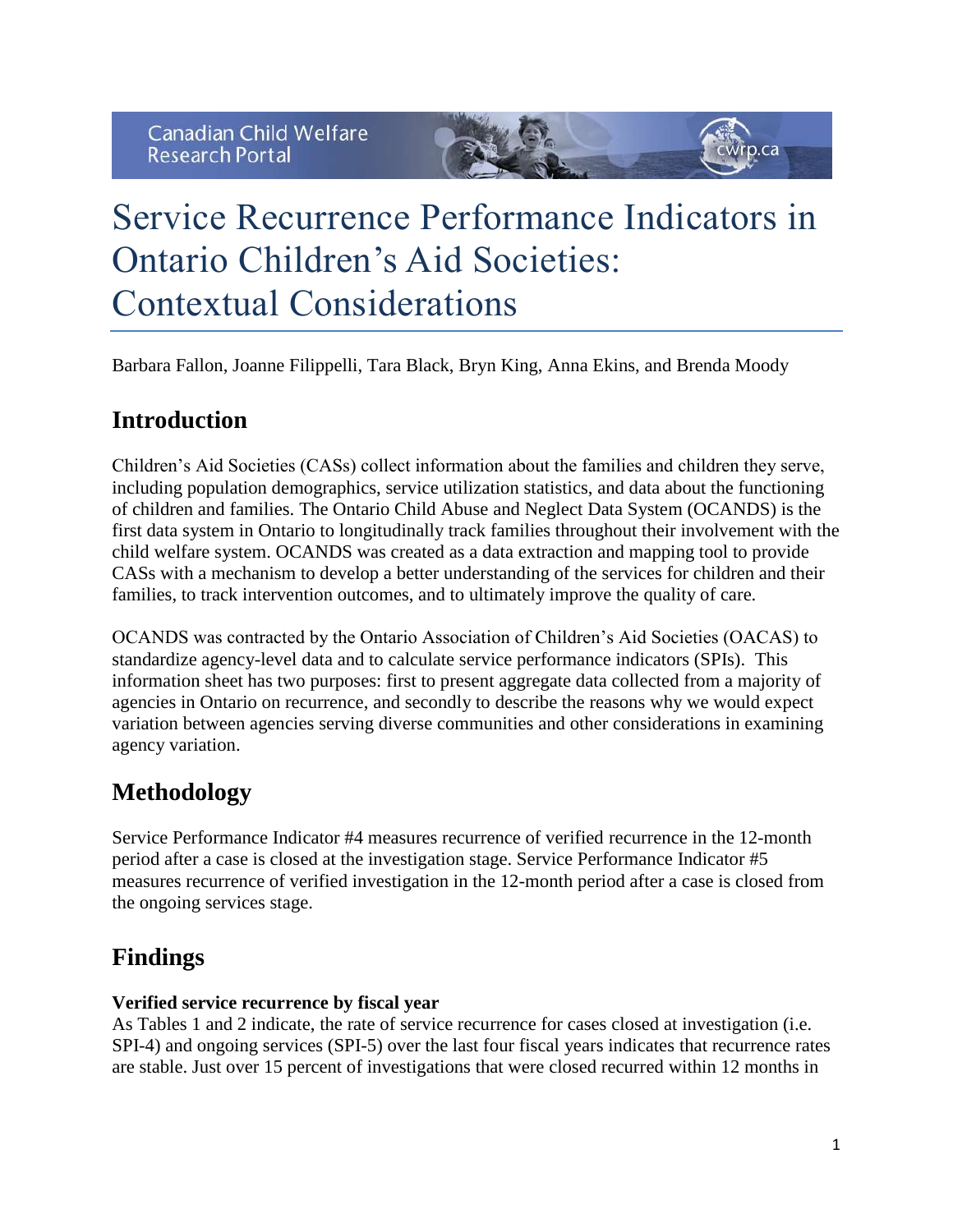2013/2014. Approximately 19 percent of investigations that were closed after receiving ongoing services recurred within 12 months in 2013/2014.

## **Table 1:**

**Service Recurrence SPI-4: 12-month: Investigations closed\***

|             |                            | 2010/2011 | 2011/2012 | 2012/2013 | 2013/2014 |
|-------------|----------------------------|-----------|-----------|-----------|-----------|
| 12 months   | <b>Verified Recurrence</b> | 16.48%    | 16.30%    | 15.61%    | 15.40%    |
| Sample size | Number of agencies         | 32        | 32        | 33        | 30        |

## **Table 2:**

**Service Recurrence SPI-5: 12-month: Closed at ongoing services\***

|             |                            | 2010/2011 | 2011/2012 | 2012/2013 | 2013/2014 |
|-------------|----------------------------|-----------|-----------|-----------|-----------|
| 12 months   | <b>Verified Recurrence</b> | 19.63%    | 19.38%    | 18.82%    | 18.73%    |
| Sample size | <b>Number of agencies</b>  |           | 32        | 33        | 30        |

\*Data as of February 28, 2016

## **Potential sources of variation between organizations**

While not presented in this Information Sheet, there is substantial variation in service recurrence rates ranging from a low of 9 percent to high of 32 percent. We have identified two sources of variation, which should be considered when assessing differences between agencies: (1) sociodemographic factors of the population of the community; and, (2) characteristics of the investigations in each agency.

## **Socio-demographic factors of population**

Child welfare agencies in Ontario serve diverse populations. Socio-demographic differences are risk factors that go beyond the mandate of child welfare including poverty rates and the proportion of Aboriginal families, many of whom live in particularly difficult conditions. Parents with fewer financial resources are faced with greater difficulties in providing safe environments, adequate clothing and nutrition, appropriate child care, and other assets, all of which foster healthy child development (Sinha et al., 2011). Parents with low income may also have more negative life experiences and fewer coping resources than others, and as a result they may be more vulnerable to mental health and substance use issues, which may in turn impact parenting (Kessler & Cleary, 1980; Mcleod & Kessler, 1990; Ross & Roberts, 1999). Research has established strong links between poverty and child maltreatment, particularly for child neglect (Drake & Pandey, 1996; Sedlak & Broadhurst, 1996).

Ontario recurrence data reflect the complex relationship between poverty and child maltreatment. Analyses conducted utilizing 2006 census data found that the rate of recurrence for closed investigations (SPI-4) by agency was significantly associated with several socio-economic factors of the agencies catchment area: income, the proportion of Aboriginal population, and the proportion of lone parent families. Higher recurrence rates were associated with agencies serving a higher proportion of individuals with lower income, a greater proportion of the Aboriginal population, and a greater proportion of lone parent families.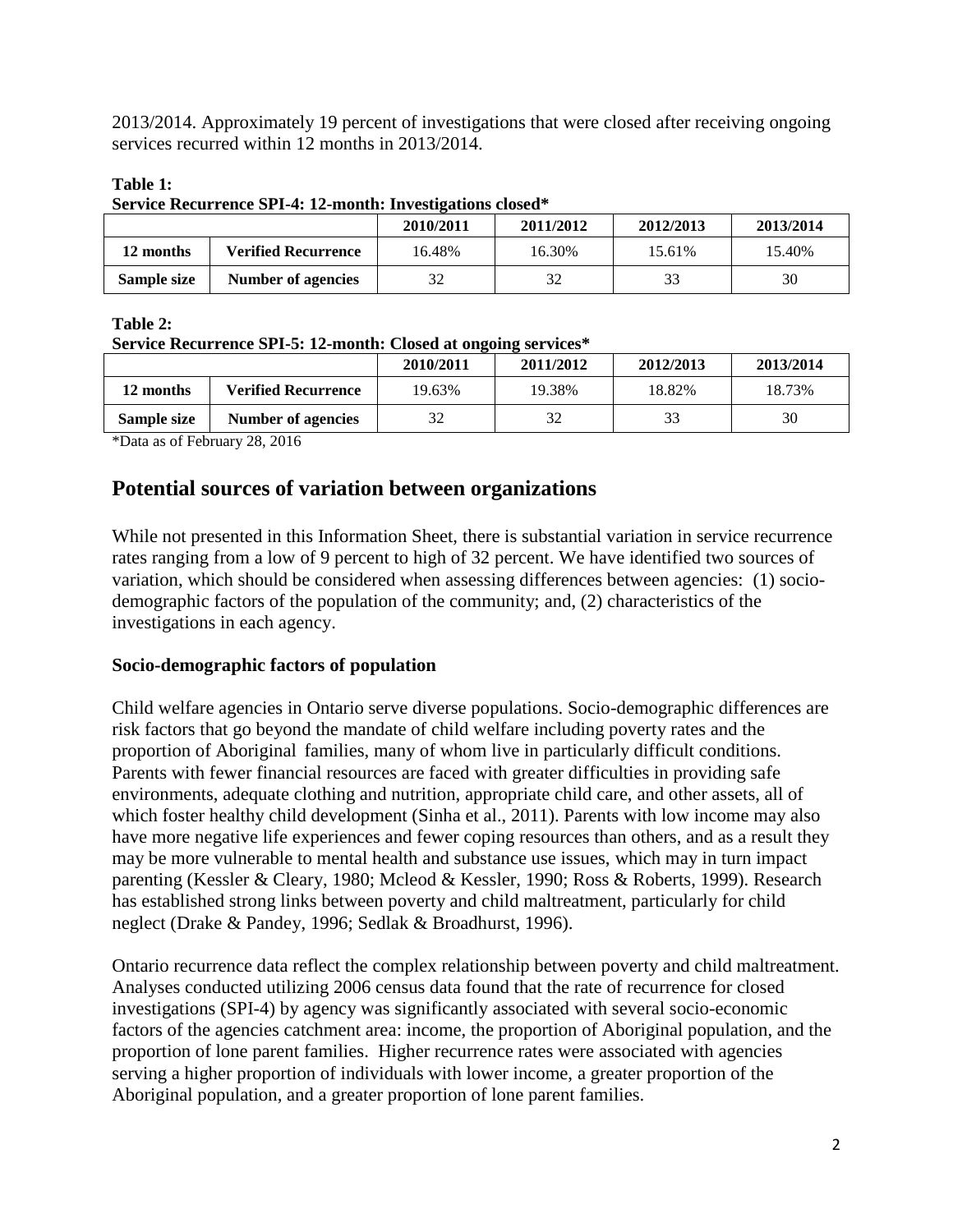There is also variation in the rate of investigation across agencies in the province. Rates of investigation range from 26.10 per thousand children (just over 2.5 % of children in the census area are investigated by the agency) to 100.91 per thousand children (almost 11% of children in the census area are investigated by the agency). Not surprisingly, higher rates of investigation are strongly correlated with higher recurrence rates, and the presence of socio-economic risk factors in the area served by the agency.

## **Investigation characteristics**

#### *Investigation by eligibility code*

In Ontario, cases are screened with the aid of an *Eligibility Spectrum* to help determine whether an investigation is warranted. Evidence gathered from OCANDS suggests that there are differences in recurrence patterns (SPI-4) by Eligibility Code. Investigations involve the assessment of a broad range of child maltreatment, family functioning and well-being issues. Trocmé, Kyte, Sinha, and Fallon (2014) proposed a framework for understanding children and families identified to the child protection system; those in need of urgent protection which include investigations in which there is an acute threat to child safety (e.g., sexual abuse, physical abuse) and chronic need investigations where child development and well-being are at risk as a result of ongoing family challenges (e.g., caregiver capacity).

When we apply this understanding to recurrence data (Figure 1), caregiver concerns, particularly *Caregiver-Child Conflict/ Child Behaviour* and *Caregiver Capacity* are among the types of investigations closed with the highest proportion of recurrence. Complex and chronic family issues (e.g., caregiver mental health, addictions, child-caregiver relationship issues) may be more difficult for the child welfare system address in isolation. Investigations involving urgent protection issues have much lower rates of recurrence than those that reflect chronic need.



**Figure 1: Service Recurrence by Eligibility Code- 12-months: Closed at investigation**

**Source: OCANDS SPI-4 (2012-2013 data, n=33 agencies)**